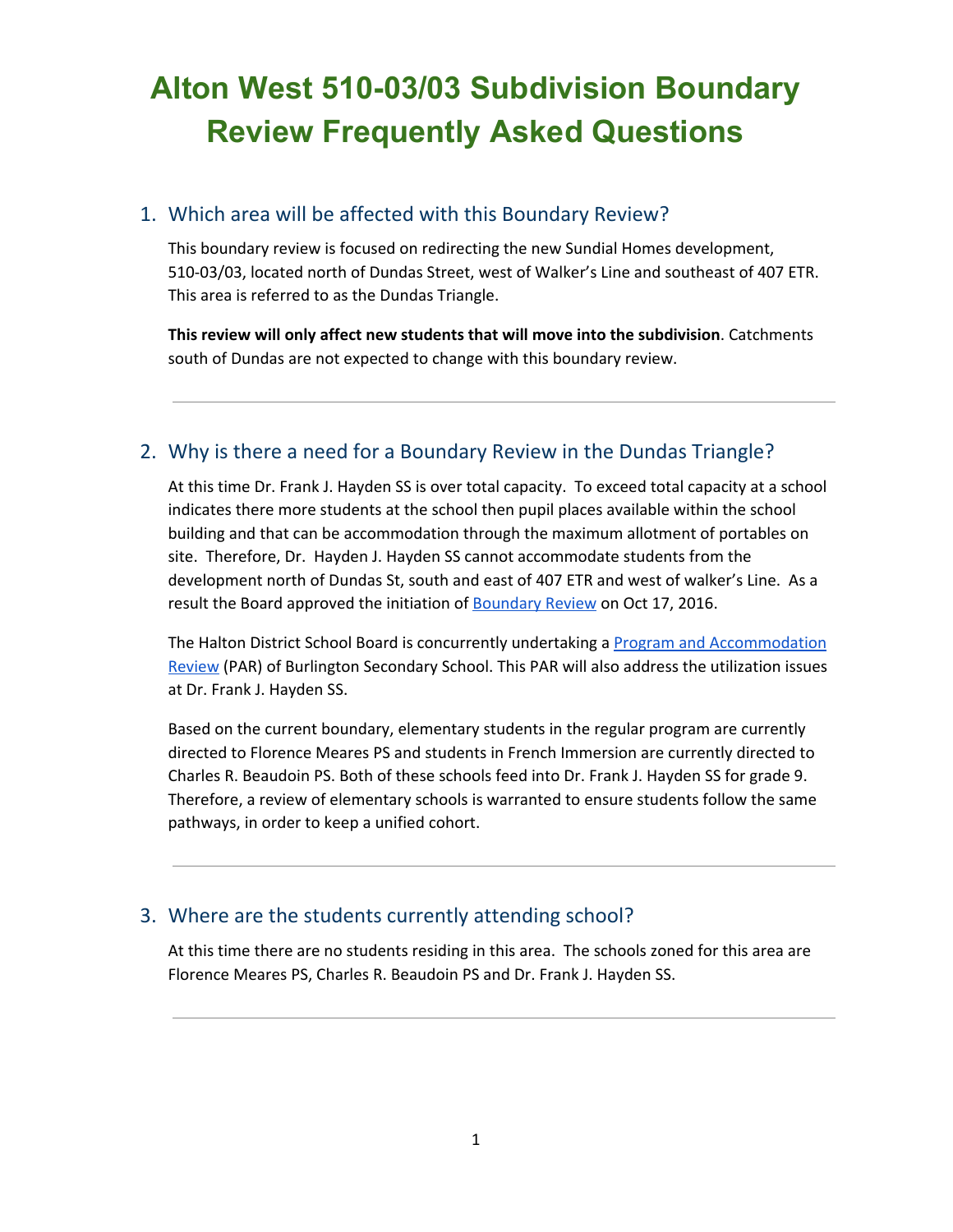# **Alton West 510-03/03 Subdivision Boundary Review Frequently Asked Questions**

### 4. What is the process for this review?

The Halton District School Board's Boundary Review [Administration Procedure \(](https://www.hdsb.ca/our-board/Policy/BoundaryReviewsSchools.pdf)updated September 2016), provides staff with [two consultation process pathways.](https://www.hdsb.ca/schools/School%20Boundary%20Reviews/2016%20Burlington%20510-0303Subd/BoundaryReviewFlowchart.pdf)

[Pathway 2](https://www.hdsb.ca/schools/School%20Boundary%20Reviews/2016%20Burlington%20510-0303Subd/BoundaryReviewFlowchart.pdf) is to inform the community. Pathway 2 exists for unique circumstances, as is the case for this area. Since there are no current students that reside in this area, community representatives are not available at this time. This would qualify as a unique circumstance, therefore the Board approved a motion to follow that Pathway 2 to be followed.

Pathway 2 allows for the opportunity to delegate the Board of Trustees regarding the recommended option.

## 5. What is the timeline for this review?

January 11 - Recommendation to Board of Trustee for information

January 25 - Recommendation to the Board of Trustees for approval

### 6. What schools are under review?

Schools under review at this time are:

- Brant Hills PS
- Bruce T. Lindley PS
- C. H. Norton PS
- Charles Beaudoin PS
- Clarksdale PS
- Dr. Charles Best PS
- Florence Meares PS
- Paul A. Fisher PS
- Rolling Meadows PS
- Sir E. MacMillan PS
- Dr. Frank J. Hayden SS
- Lester B. Pearson HS
- M.M. Robinson HS

 **It is** *not* **the intent of this boundary review to remove students that currently reside in the catchment of their assigned school and attend their home school.** It is the intent to redirect students living in the new Sundial Homes development to a high school without accommodation pressures and to its feeder schools.